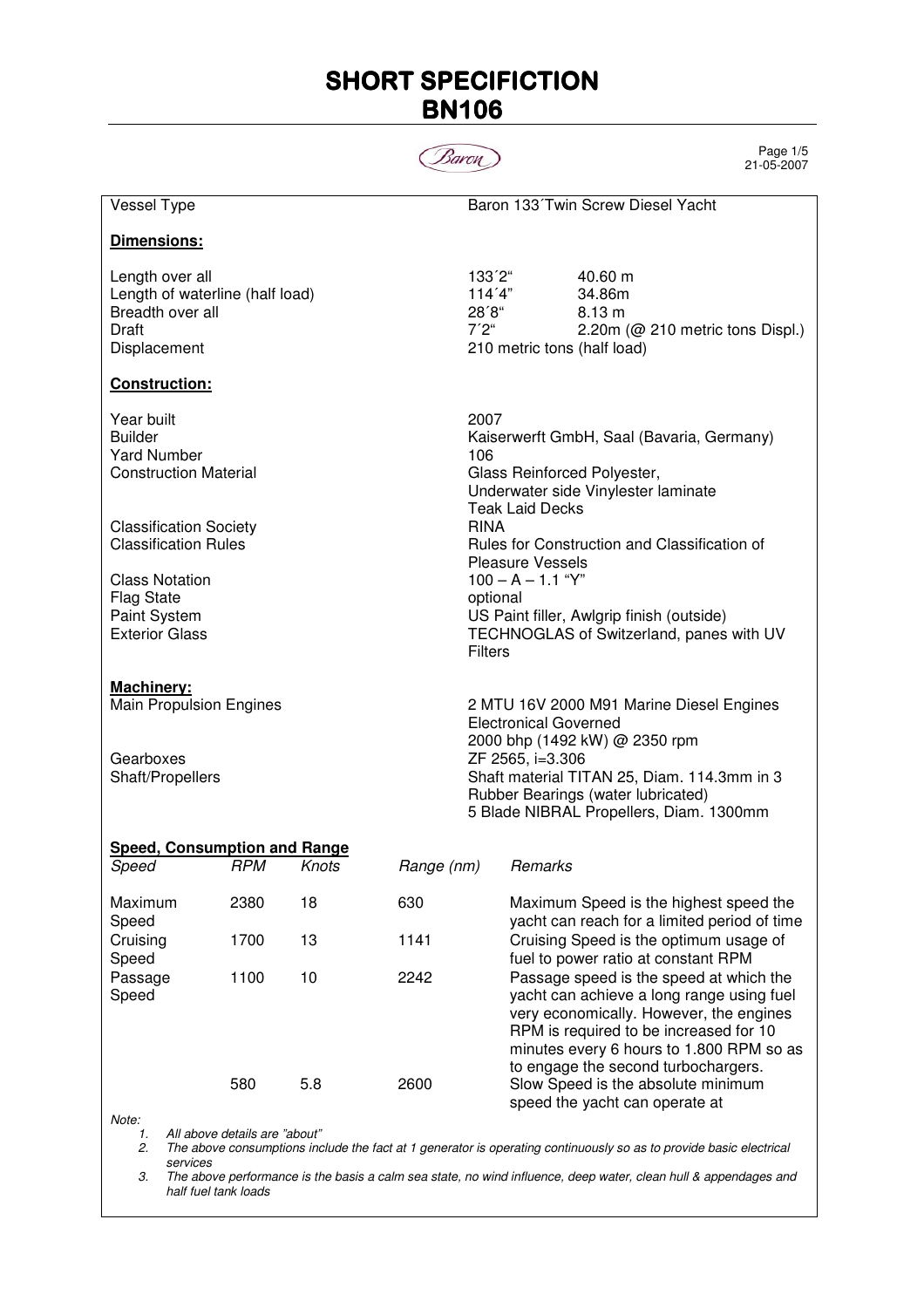# **SHORT SPECIFICATION** BN106



Page 2/5 21-05-2007

| <b>Auxiliary Machinery</b>   |                                                                       |
|------------------------------|-----------------------------------------------------------------------|
| & Electrical System :        |                                                                       |
| <b>Batteries</b>             | 24 Volt DC Systems with 12V Gel Batteries,                            |
| <b>Battery Banks</b>         | Dolphin Battery Chargers<br>600 Ah 24V Domestic Service               |
|                              | 200 Ah Bank for Backup Hydraulic Service                              |
|                              | 400 Ah 24V Engine Starting Service                                    |
|                              | 200 Ah 12V Radio Emergency Service                                    |
|                              | 400 Ah 24V Navigation Equipment                                       |
|                              | 200 Ah 24V Generator Stating Service                                  |
|                              | 200 Ah 12V General Service                                            |
| Watermaker                   | 2 SCHENKER MODULAR 210 litres per hour                                |
|                              | each                                                                  |
| Generators                   | 2 KOHLER 80kW/100kVA, with John Deer Diesel                           |
|                              | Engines                                                               |
| <b>Shore Power Converter</b> | output max 120 kVA, 3 phase with frequency                            |
|                              | synchronization<br>input 180-520V, 47-64 Hz                           |
|                              |                                                                       |
| <b>Anciliary Equipment:</b>  |                                                                       |
| <b>Steering System</b>       | Twin balanced plastic rudder blades with                              |
|                              | stainless steel rudder axis                                           |
|                              | Rudder lever with interlink, hydraulic ram                            |
|                              | Separate rudder hydraulic plant with emergency                        |
|                              | back up function                                                      |
| <b>Stabilizers</b>           | WESMAR TYP 1650, Two Fins                                             |
| Diesel Oil Separator         | <b>WESTFALIA</b>                                                      |
| <b>Bilge Pumps</b>           | one 24V submersible pump in each bilge section                        |
|                              | 1 Pcs. 400V central pump on a valve manifold                          |
|                              | 1 Pcs. 24V central pump on a valve manifold                           |
| <b>WC System</b>             | Vacuum Marine WC's, with fresh water flush                            |
| Sewage Treatment Plant       | HAMANN (Germany)                                                      |
| <b>Bow Thruster</b>          | WESMAR 74kW / 100hp                                                   |
| <b>Stern Thruster</b>        | WESMAR 56kW / 75 hp                                                   |
| Central Hydraulic plant      | 2 BOSCH-REXROTH Tandem Pumps on PTO's                                 |
|                              | of both Gearboxes main engines (load sensitive<br>axial piston pumps) |
|                              | max 200cm <sup>3</sup> delivery per revolution (each                  |
|                              | Tandem pump @ max 210 bar, 450 litres                                 |
|                              | Hydraulic tank, one additional 400V Back Up                           |
|                              | Pump, 24V auxiliary pump                                              |
| <b>Hot Water Boilers</b>     | 2 Pcs.200 litres, 10 kW heating power each                            |
| Air Conditioning             | CONDARIA Central Cold Water plant, 360,000                            |
|                              | BTU cooling Power, two separated chiller for                          |
|                              | cooling electric power distribution room,                             |
|                              | 36,000BTU                                                             |
|                              | Mixing with fresh air from outside to Master<br>Cabin, Dining         |
| Fresh Water Cooling System   | Separate chiller unit with heat exchanger in the                      |
|                              | fresh water holding tank                                              |
|                              |                                                                       |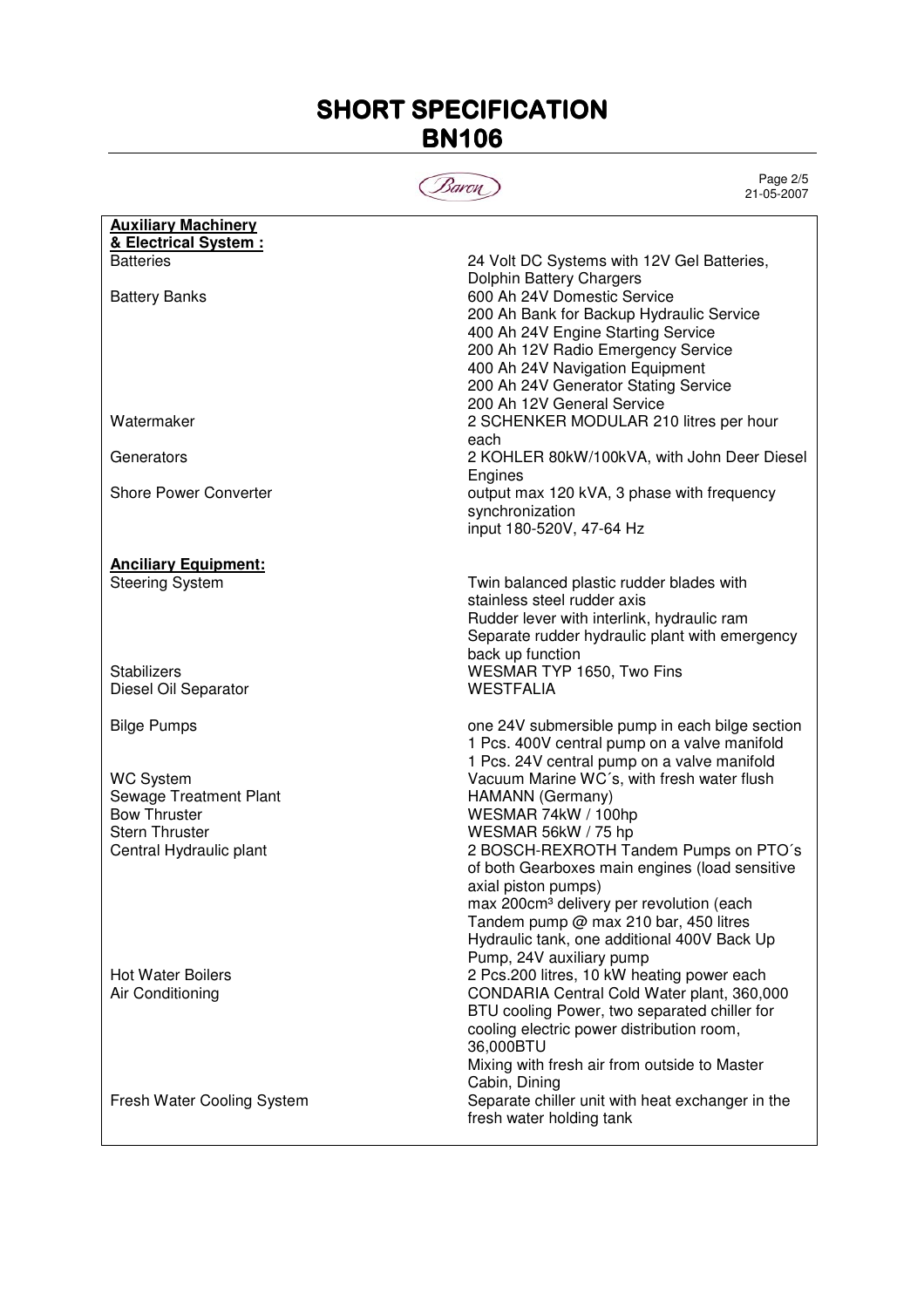## **SHORT SPECIFICATION** BN106



Page 3/5 21-05-2007

| <b>Safety &amp; Security Equipment:</b> | 6 watertight bulkheads                            |
|-----------------------------------------|---------------------------------------------------|
| Life buoys                              | 4 life buoys, 2 with buoyant Lines, 2 with        |
|                                         | smoke/lights                                      |
| Life jackets                            | 21 for adults, 4 for children, in conformity with |
|                                         | <b>SOLAS</b>                                      |
| <b>Life Rafts</b>                       | 5 Pcs. 10 person capacity, self righting in GRP   |
|                                         | Containers, in conformity with SOLAS, with        |
|                                         | SOLAS Emergency Pack A                            |
| <b>Fire Fighting</b>                    | Automatic FM200 Gas Fire Extinguishing Plant in   |
|                                         | Engine Room and electric power distribution       |
|                                         | room                                              |
|                                         | 5 Sea Water Fire Fighting Hydrants with Hoses     |
|                                         | 1 Fire Fighting Pump 400V                         |
|                                         | 1 Fire Fighting Pump 24V                          |
|                                         | 15 Portable Fire Extinguishers                    |
| <b>Elektronic Safety Equipment</b>      | <b>1 JOTRON EPIRB</b>                             |
|                                         | <b>1 JOTRON SART</b>                              |
|                                         | 2 GMDSS VHF radios (portable)                     |
| Alarms:                                 |                                                   |
| <b>Fire Detection</b>                   | Fire Detection System with smoke detectors in all |
|                                         | spaces, heat detectors in Galley, engine room     |
|                                         | and Crew Galley                                   |
| Security                                | CCTV system with cameras in Engine Room, aft      |
|                                         | Deck, Salon, Slouching area, electr. Power        |
|                                         | distribution room, bow mast, side gangway,        |
|                                         | Monitors on Bridge Dashboard and Crew Mess        |
|                                         |                                                   |
| <b>Communication Equipment:</b>         |                                                   |
| SATCOM <sub>1</sub>                     | <b>INMARSAT Standard C Communication Terminal</b> |
| SATCOM <sub>2</sub>                     | <b>INMARSAT Mini M Communication Terminal</b>     |
| Radio                                   | VHF Radio with GMDSS, DSC (stationary)            |
|                                         | 9 portable VHF handheld radios                    |
| Telephone                               | 2 GSM Triband fixed installed with gateway unit   |
|                                         | to PABX                                           |
|                                         | Automatic Telephone exchange station (PABX)       |
|                                         | with interfaces to SATCOM, FAX, GSM, internal     |
|                                         | Telephone sets, shoreline connector (PSTN)        |
| <b>TV Sat Antenna</b>                   | 2 axis System with Rate gyro, Diam. 850mm         |
|                                         |                                                   |
|                                         |                                                   |
| <b>Office Equipment:</b>                | Ethernet Cat 7 STP cable network in star          |
| Shipboard Network                       |                                                   |
|                                         | topology with one central hub, optional WLAN      |
|                                         | with server and access points                     |
| Printer                                 | Network Laser Printer in Pilot House              |
| Internet Connection                     | Via shipboard Network and SATCOM                  |
| Faxsimile                               | Fax interfaced via PABX to SATCOM, GSM and        |
|                                         | Shoreline                                         |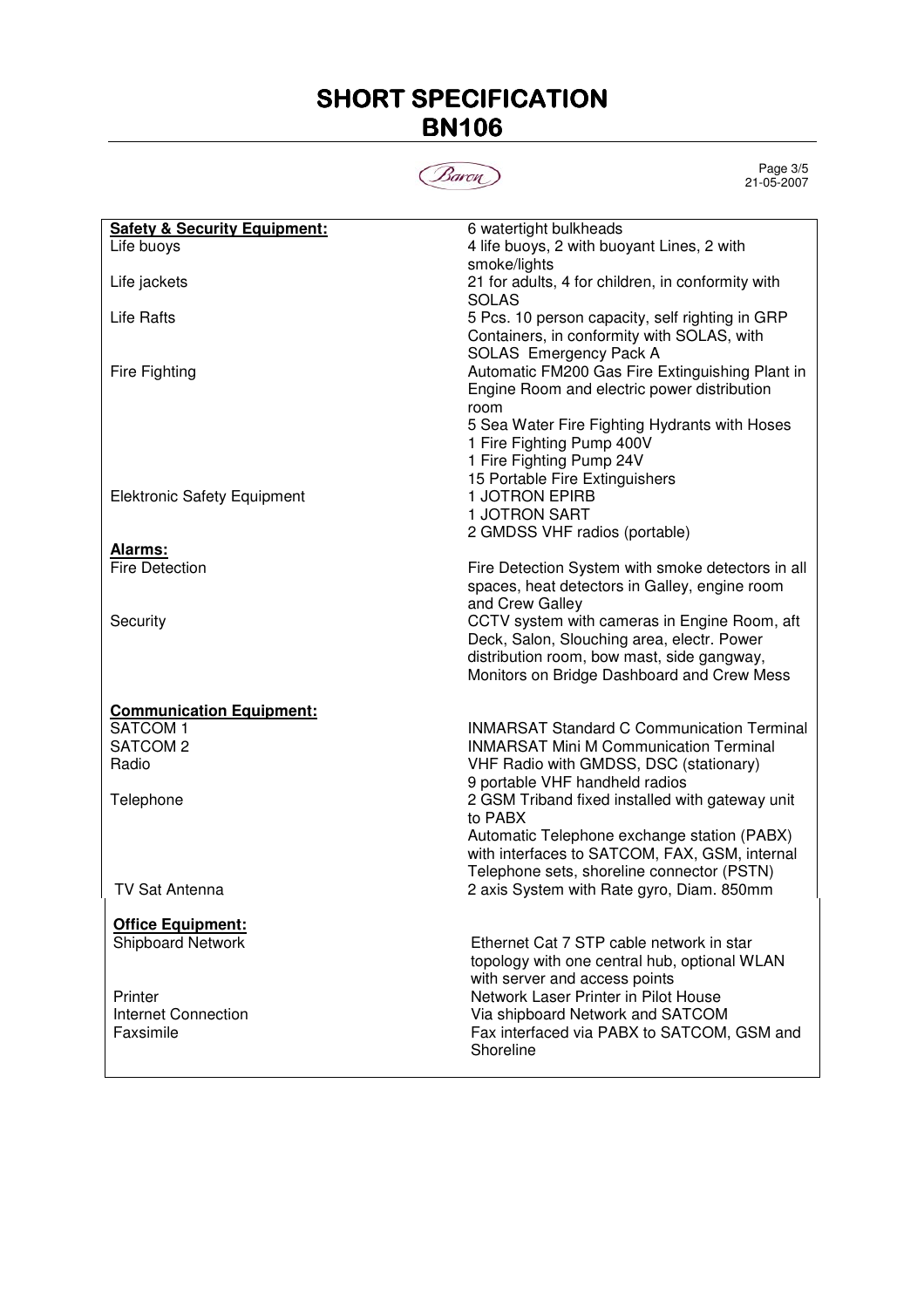### SHORT SPECIFICATION BN106



Page 4/5 21-05-2007

| <b>Navigation Equipment:</b> |                                                 |
|------------------------------|-------------------------------------------------|
| <b>Magnetic Compass</b>      | 1 Pcs. On Bridge Panel                          |
| <b>Electronic Compass</b>    | 1 Pcs. GPS-Compass                              |
| <b>Radar</b>                 | 2 Pcs. X-Band Radar, one with 4`scanner, one    |
|                              | with 6 <sup>'</sup> scanner                     |
| <b>GPS</b>                   | 1 Pcs. GPS receiver                             |
| Depth sounder                | 1 Pcs. Standard Depth Sounder                   |
| Forward facing Depth sounder | 1 Pcs.                                          |
| Auto Pilot                   | Standard Auto Pilot, heading signal from GPS    |
|                              | compass and Rategyro/Fluxgate Compass           |
| Wind force / Direction       | <b>Standard Wind Instruments</b>                |
| Chartplotter                 | <b>Standard Chartplotter</b>                    |
| <b>NAVTEX</b>                | Standard Navtex receiver                        |
| Windlass                     | 2 MAXWELL windlasses with hydraulic motors      |
| Aft Warping Capstans         | 2 MAXWELL hydraulic driven Capstans             |
| Passarelle                   | 1 Hydraulic driven Passarelle in centreline aft |
|                              | 1 Hydraulic driven Passarelle on starboard side |
|                              | midship                                         |
| <b>Stern Shell Door</b>      | Hydraulic Stern Door, in Open Position useable  |
|                              | as swimming platform                            |
|                              |                                                 |
|                              |                                                 |

Tender 1 diesel inboard engine driven Jet-Tender on foredeck, with hydraulic crane Dive Compressor **One small portable Dive Compressor (optional)** Ropes **Ropes Ropes** Rocket Line Thrower, accordingly to Classification Rules and Flag State Rules

### **Audio / Visual Entertainment System:**

B&O entertainment system of Denmark in all living areas of the yacht used guests

#### **Domestic Equipment:**

Main Galley **Mightary** Miele Electric Hob Miele Air Extract Hood Miele Oven Miele Steam Cooker Miele Microwave Miele Dishwasher Miele Fridge Miele Freezer Miele Coffee Maschine Harpag Trash Compactor Fridge GE Footcenter & Icemaker Crew Mess **Miele Microwave** Miele Fridge Miele Freezer Miele electr. Hob & Cooker Miele Air Extrac Hood